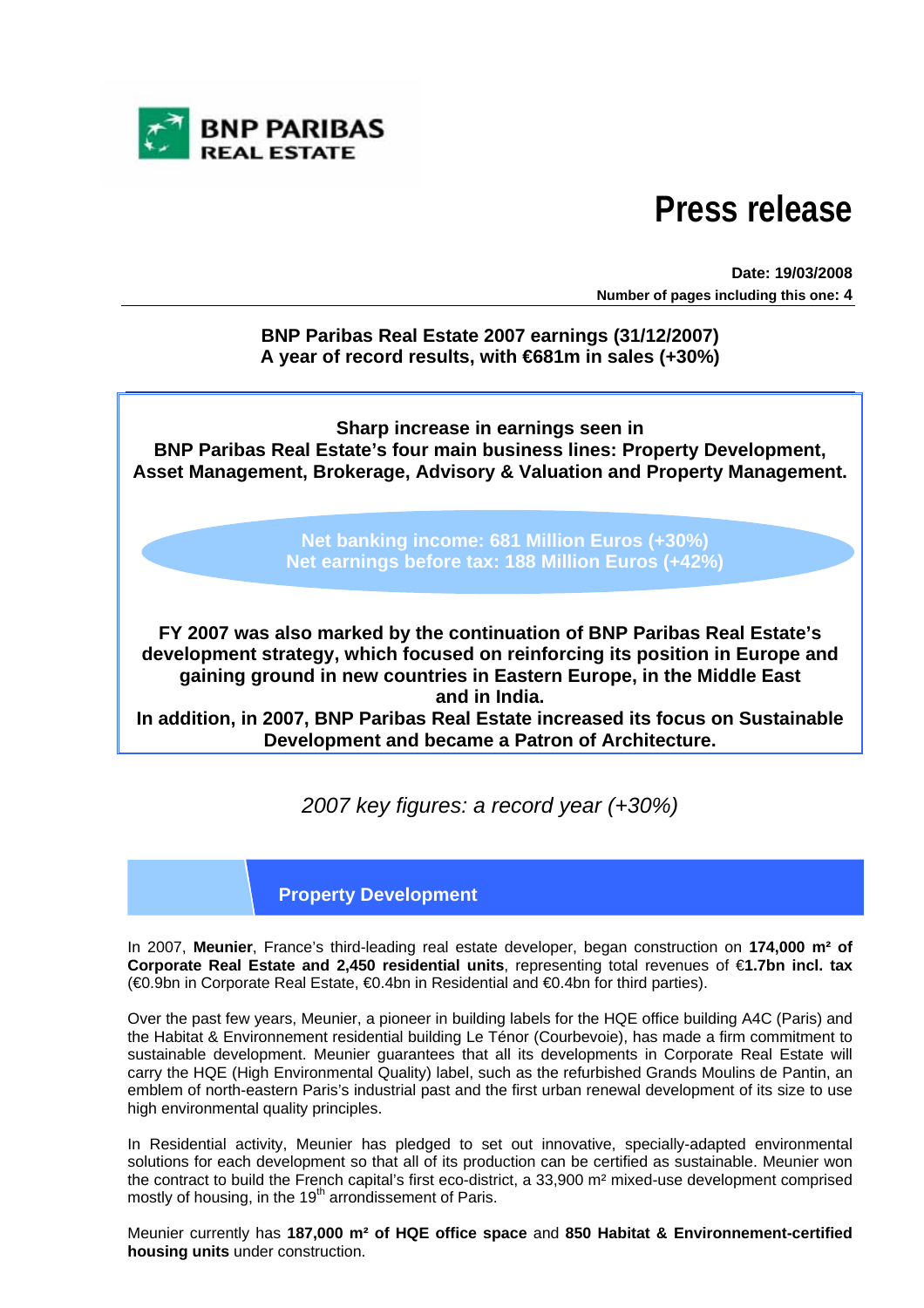

#### **Asset Management**

At 31 December 2007, BNP Paribas Real Estate had **7.4 billion euros of assets** under management **i**n Europe, through **BNP Paribas REIM, BNL FI, BNP Paribas REIS** (new Private Equity business) and the UK Asset Management activity.

This figure includes:

- 16 managed funds in 3 countries (France, UK, Italy)
- 24 REITs managed in France by BNP Paribas REIM (number 3 on the market)
- 800 million euros invested in 2007 in Europe.

In France, **BNP Paribas REIM,** which boasted an overall transaction volume of 374.3 million euros, saw **+84%** growth compared with 2006.

In addition, in July, BNP Paribas REIM received AMF certification for retail OPCIs.

Finally, in early January 2008, BNP Paribas Real Estate set up **BNP Paribas REIS**, dedicated to Private Equity fund management, which is chaired by Frédéric Haven.

BNP Paribas REIS is getting ready to launch the EP2 fund, the Paris region and office version of the EP1.

## **Brokerage, Advisory & Valuation**

In **Corporate Real Estate**, 2007 was marked by excellent results at **Atisreal International,** whose earnings were **up 27% compared with 2006.** 

Atisreal conducted 5,100 transactions, 86,000 valuations, and placed 7 million m<sup>2</sup> in Europe, with 11 billion euros invested, bringing Atisreal International's gross revenues up to **431 million euros**.

The Group experienced growth in **France**, through the January 2007 acquisition of hotel real estate consulting specialist SP & Partners, which led to the creation of **Atisreal Hotels**, an international business line based in Paris and London, under the direction of Patrick Sanville. Atisreal also opened a **new Paris-region agency** in St-Ouen L'Aumône, the company's 23rd agency in France.

In the **United Kingdom**, Atisreal, now number 8 on the UK market, expanded its national coverage through the acquisition of Leeds-based office and investment specialist **Hill Woolhouse** and, more recently, through the March 2008 acquisition of **Morgan Pepper**, a City of London-based Consulting and investment specialist.

#### **Innovation and Sustainable Development**

Atisreal is highlighting its innovative initiatives and commitments to support Sustainable Development in Europe, as part of BNP Paribas Real Estate's overall strategy.

With its new think-tank "**Next Office by Atisreal"**, which focuses on "Imagining the Office of Tomorrow", Atisreal aims to help its clients anticipate the changes that will shape the way office buildings are designed, built and occupied. This think-tank is made up of researchers, materials manufacturers, clients, users and investors.

Atisreal has also introduced a new development in client relations: "**Free Tags \*"**, a technology first used on its billboards in 2007, making Atisreal the first corporate real estate consulting company to use this new means of communication in France.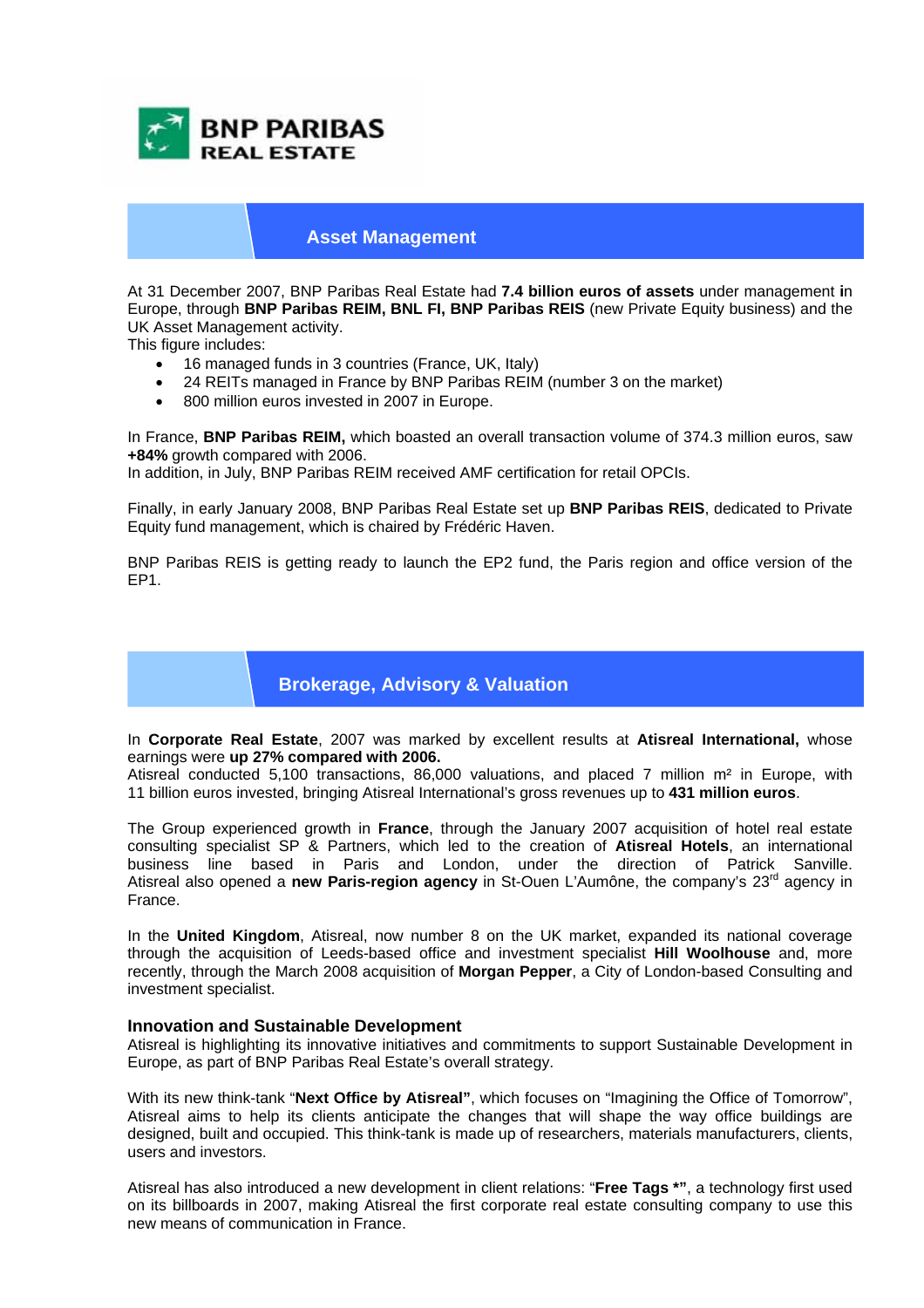

In **Residential**, **Espaces Immobiliers BNP Paribas** sold 4,000 new and existing housing units France, placed 100 million euros with corporate investors and sold 900 LMP products to Banque Privée-BNP Paribas clients. In 2007, Banque Privée-BNP Paribas opened two new sites in Strasbourg and in Nancy. Half of all new housing was sold for Meunier.

Espaces Immobiliers BNP Paribas generated **25 million euros** in revenues and now boasts 27 sites across France.

*\* A Free Tag is a pictogram that gives immediate access to multimedia content (music, video, photos, mini-websites, etc.) through mobile phones.* 

### **Property Management**

In Property Management, BNP Paribas Real Estate manages **22 million m²** (**+ 18%** compared with 2006) in Corporate Real Estate in Europe, including **11 million m² in France**, and **33,000 housing units** in France, Germany and Spain.

In late 2007, BNP Paribas Real Estate Property Management won a call to tender for the management of the 240,000 m² "Cœur Défense" building complex, the largest in Europe.

As in BNP Paribas Real Estate's other business lines, 2007 was marked by a strong commitment to sustainable development, with the creation of **Eco Property Management©**, the first international charter for sustainable real estate management. Thirty of our main partners, including Vinci, Sodexo, Avenance, Otis and Koné, have already signed this charter.